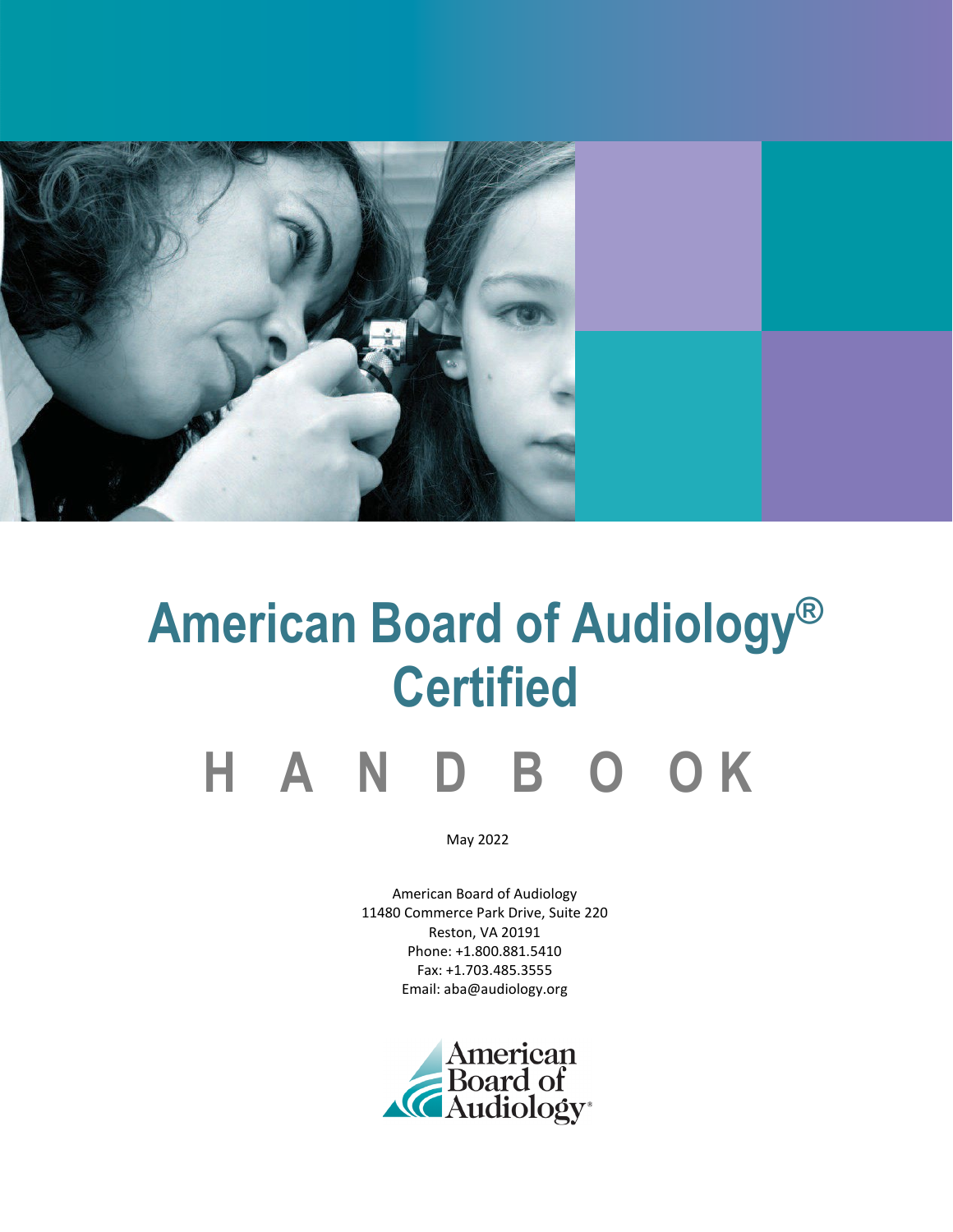## **Specialty, Expertise, Knowledge.** Share Yours with the World by Earning an ABA Certification

The *American Board of Audiology Certified* credential is a high mark of distinction in the audiology profession. Certificants have the education and experience needed to display their *ABA Certified* credential to patients, colleagues, peers, and the community.



ABA CERTIFIED AND LOCATED AT A REPORT OF THE CHARGE OF THE CHARGE OF THE CHARGE OF THE CHARGE OF THE CHARGE OF

To learn more, visit **www.boardofaudiology.org**

American Board of Audiology

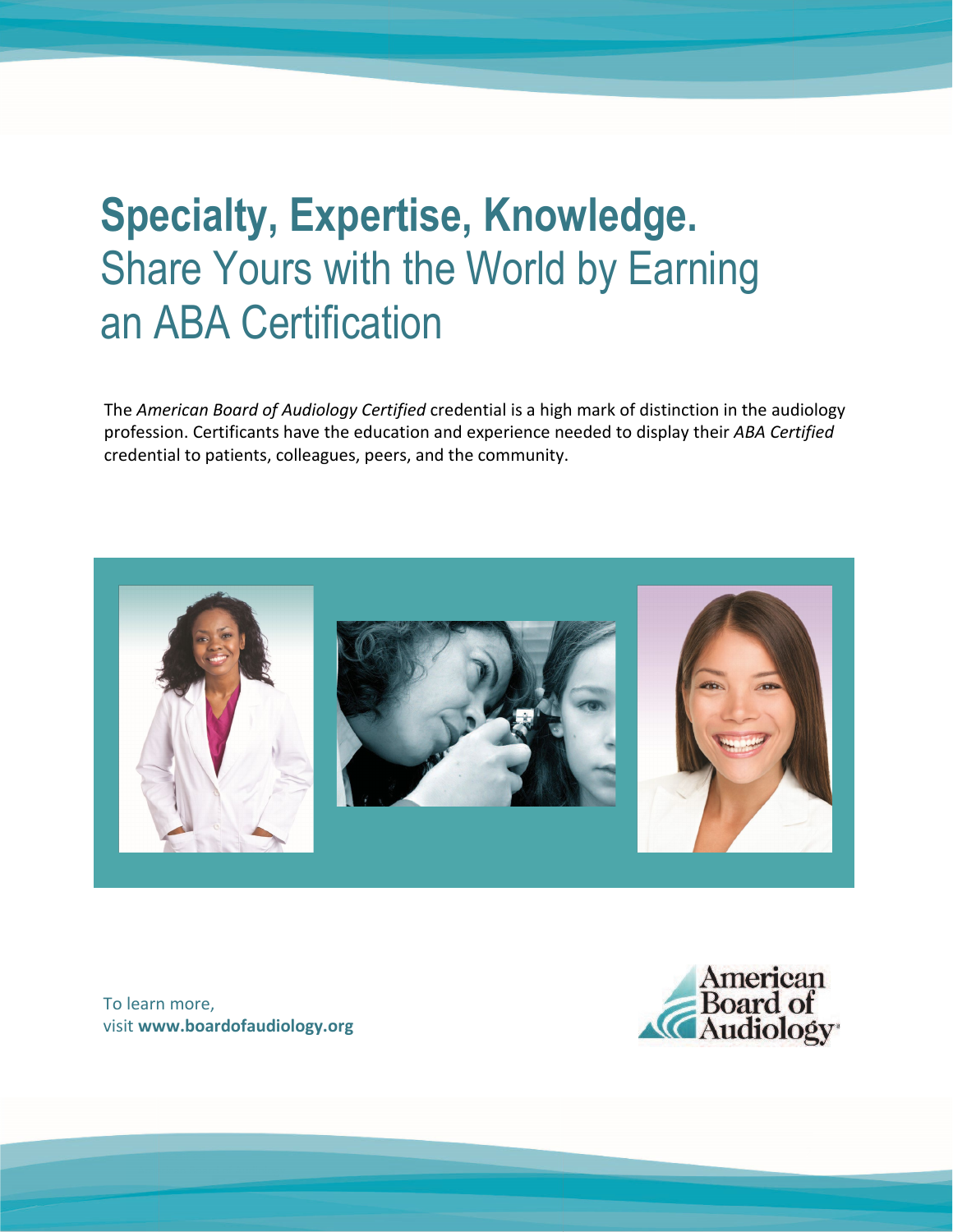## **Table of Contents**

| <b>Welcome to the American Board of Audiology Certified Credential</b> |                |
|------------------------------------------------------------------------|----------------|
|                                                                        | 4              |
|                                                                        | $\overline{a}$ |
| American Board of Audiology <sup>®</sup>                               |                |
|                                                                        | - 5            |
|                                                                        | -5             |
|                                                                        | - 5            |
|                                                                        | - 5            |
|                                                                        | - 5            |
|                                                                        | 5              |
| <b>Eligibility Requirements</b>                                        |                |
|                                                                        |                |
|                                                                        | $\overline{7}$ |
| <b>Application Policies</b>                                            |                |
|                                                                        |                |
|                                                                        |                |
|                                                                        | - 8            |
| <b>Certification Policies</b>                                          |                |
|                                                                        | -9             |
|                                                                        | 9              |
| Suspension and Disciplinary Procedures                                 | - 9            |
|                                                                        |                |
|                                                                        |                |
|                                                                        |                |
| <b>Appeals Policy</b>                                                  |                |
|                                                                        |                |
| Appealable Issue 11                                                    |                |
|                                                                        |                |
|                                                                        |                |
|                                                                        |                |
| Communication 12                                                       |                |
| <b>Recertification-Maintenance</b>                                     |                |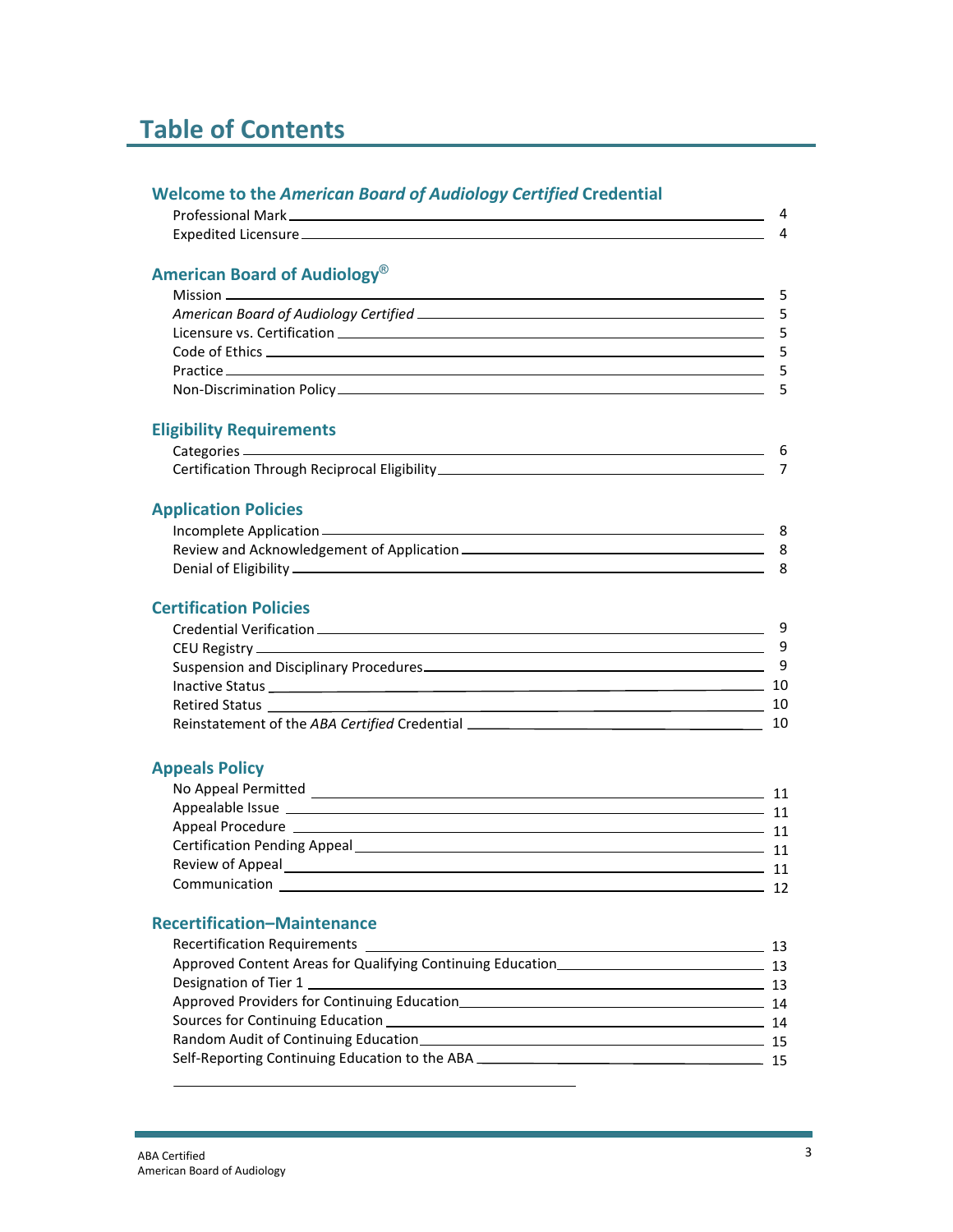## **Welcome to the** *American Board of Audiology Certified* **Credential**

Congratulations on taking an important personal and professional step by pursuing certification. As a professional audiologist, you deserve to be recognized and appreciated for what you do. Like most professionals, you want to become better at it. The *American Board of Audiology Certified* credential was created for audiologists looking for meaningful professional development and practical ways to evaluate professional growth.

The American Board of Audiology (ABA) is pleased to welcome you to the professional certification process. The *American Board of Audiology Certified* credential recognizes those professionals who demonstrate the knowledge and commitment to the highest standards of ethical and professional practice in audiology.

#### **Professional Mark**

Audiologists who meet the eligibility requirements are awarded the certification and are entitled to use the designation *ABA Certified* or *ABAC* with their name on letterhead, business cards, and all forms of address.

#### **Expedited Licensure**

Currently, the following states specifically recognize the *ABA Certified* credential for purposes of expedited licensure: Alabama, Delaware, District of Columbia, Florida, Hawaii, Illinois, Maryland, Michigan, Minnesota, New Mexico, Ohio, Texas, Virginia, Washington, and Wyoming.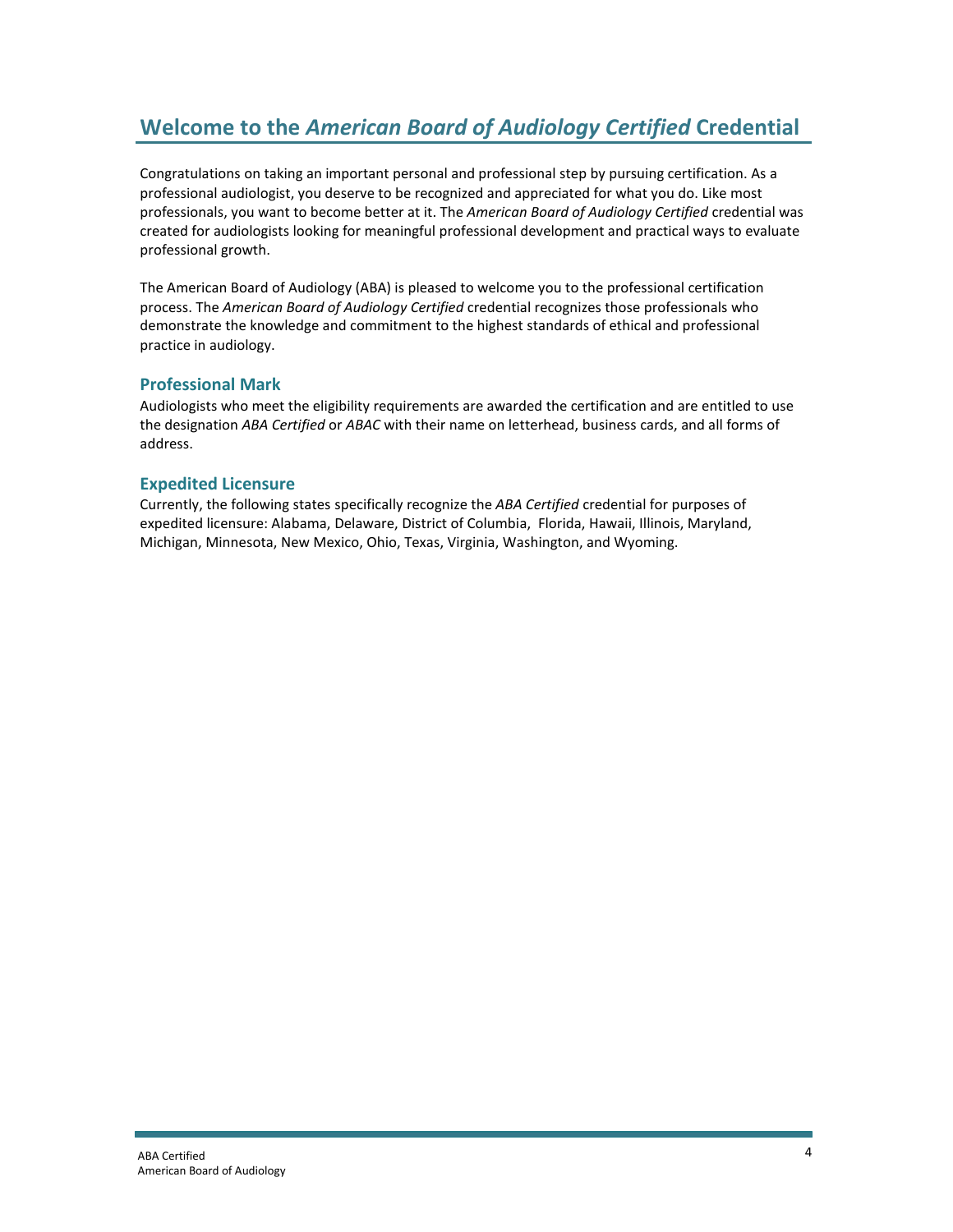## **American Board of Audiology®**

The ABA began granting certification to audiologists in January 1999, with the ABA Board overseeing ABA credentials. The ABA has full and final authority to judge the qualifications of each applicant for certification.

#### **Mission**

The ABA creates, administers, and promotes rigorous credentialing programs that elevate professional practice and advance patient care.

#### *American Board of Audiology Certified*

The *American Board Audiology Certified* credential is a program administered by audiologists exclusively for audiologists. Obtaining the *ABA Certified* credential represents a commitment to professional standards, ethical practices, and continued professional development. Certification formalizes and elevates the professional status of the audiologist to consumers, employers, health-care institutions, and public and private agencies, although no certification program can guarantee results or the quality of care provided by certificants. This certification program is open to all audiologists regardless of membership in any professional organization.

#### **Licensure vs. Certification**

Licensure represents a government process by which a state or federal agency grants an individual permission to practice a profession and constitutes the legal right to practice that profession within the state. It is generally mandatory and must be renewed periodically. Licensure is an important form of consumer protection in that loss of an audiology license prohibits an individual from practicing audiology within the state or federal agency.

Certification, however, is generally voluntary and is not required to practice the profession. Loss of certification in audiology does not prohibit the practice of the profession, so long as licensure is maintained. Certification, however, represents a self-governing standard that serves to inform consumers, peers, and other health-care professionals of the scope of practice and training of the credential holder or certificant.

#### **Code of Ethics**

The Code of Ethics of the American Board of Audiology specifies professional standards that provide for the proper discharge of audiologists' responsibilities to those served and protects the integrity of the profession. Certificants who hold the *ABA Certified* credential must agree to abide by the principles and rules delineated in this code, which is located at www.boardofaudiology.org.

#### **Practice**

The ABA does not determine who shall or shall not engage in the practice of audiology. That a person is not certified does not indicate that he or she is unqualified to perform audiology responsibilities, only that such person has not applied for ABA certification or met ABA requirements. Additionally, one need not be a member of any particular professional organization to obtain an ABA certification.

#### **Non-Discrimination Policy**

ABA does not discriminate against any person on the basis of color, ethnic ancestry, national origin, religion, creed, age, gender, sexual orientation, marital status, medical condition, or physical disability.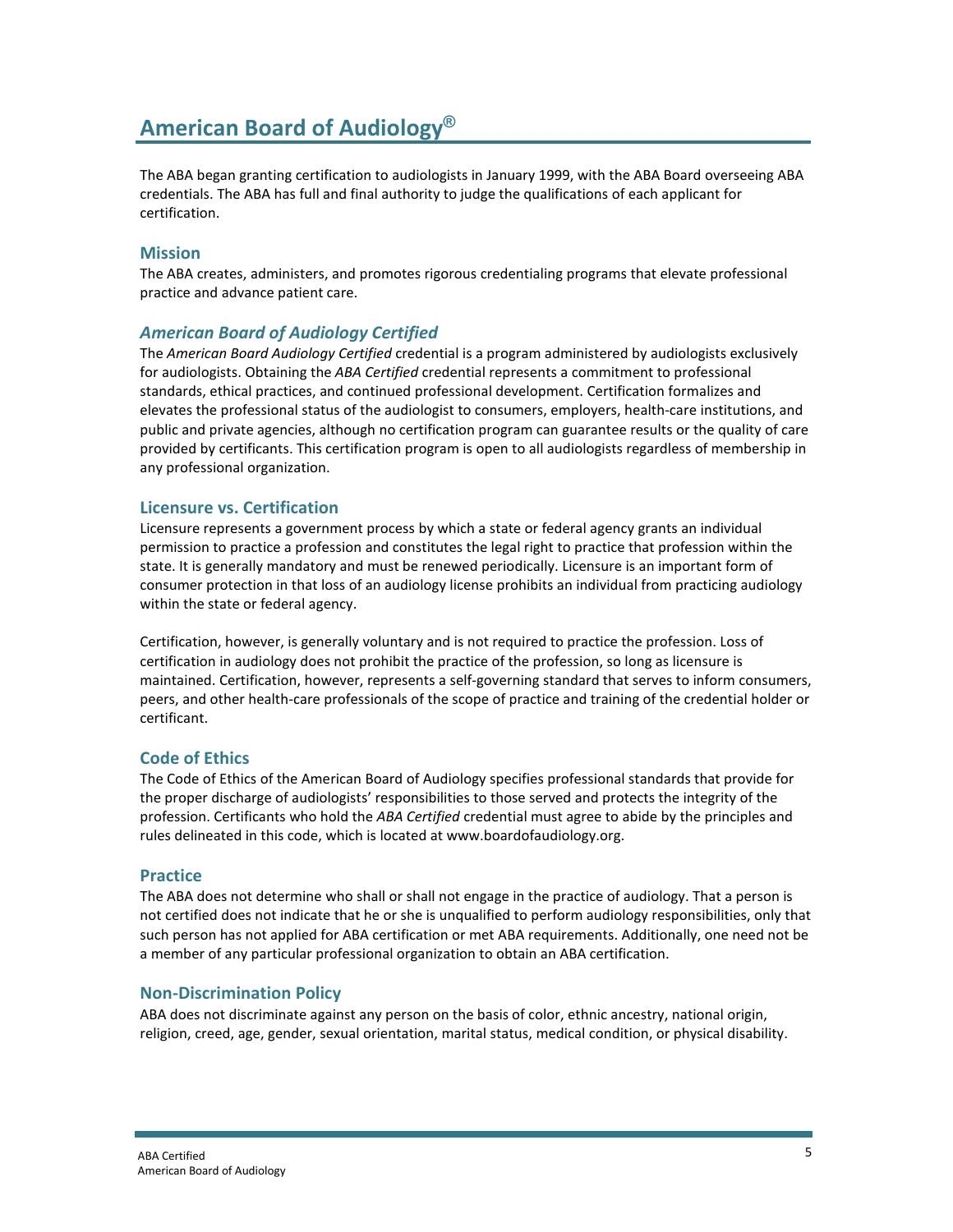## **Eligibility Requirements**

To earn the *American Board of Audiology Certified* credential, you must submit a written application that includes the required documentation in each of four eligibility categories; you must agree to uphold the ABA Code of Ethics; and you must pay all appropriate fees.

#### **Category 1: Education**

• An applicant must hold a doctoral degree in audiology granted from a regionally accredited institution.

#### *Documentation:*

An official transcript from the educational institution, either mailed in a sealed envelope directly to the ABA or through electronic access granted to the ABA.

#### **Category 2: Licensure**

• An applicant must hold a current, valid license in audiology.

*Documentation:*

A copy of your current, valid license to practice audiology.

• An applicant who does not currently hold a license but is eligible to get a license may apply. The individual will need to submit a copy of the state license to the ABA within one year of earning the *ABA Certified* credential. Failure to submit proof of a valid license within one year will result in termination of certification. The individual must meet all other eligibility criteria at the time of application.

*Documentation:* Proof of application for state licensure.

#### **Category 3: Mentored Professional Experience**

• An applicant must have a minimum of 2,000 hours of documented, mentored professional experience as an audiologist. **Externship hours are eligible, but qualifying experience must be gained only after the completion of degree coursework.**

*Documentation:* Form 1: Documentation of Mentored Professional Experience

#### **Category 4: Employment History**

• An applicant must list their most recent positions held since earning a doctoral degree in audiology.

*Documentation:* Form 2: Documentation of Work Experience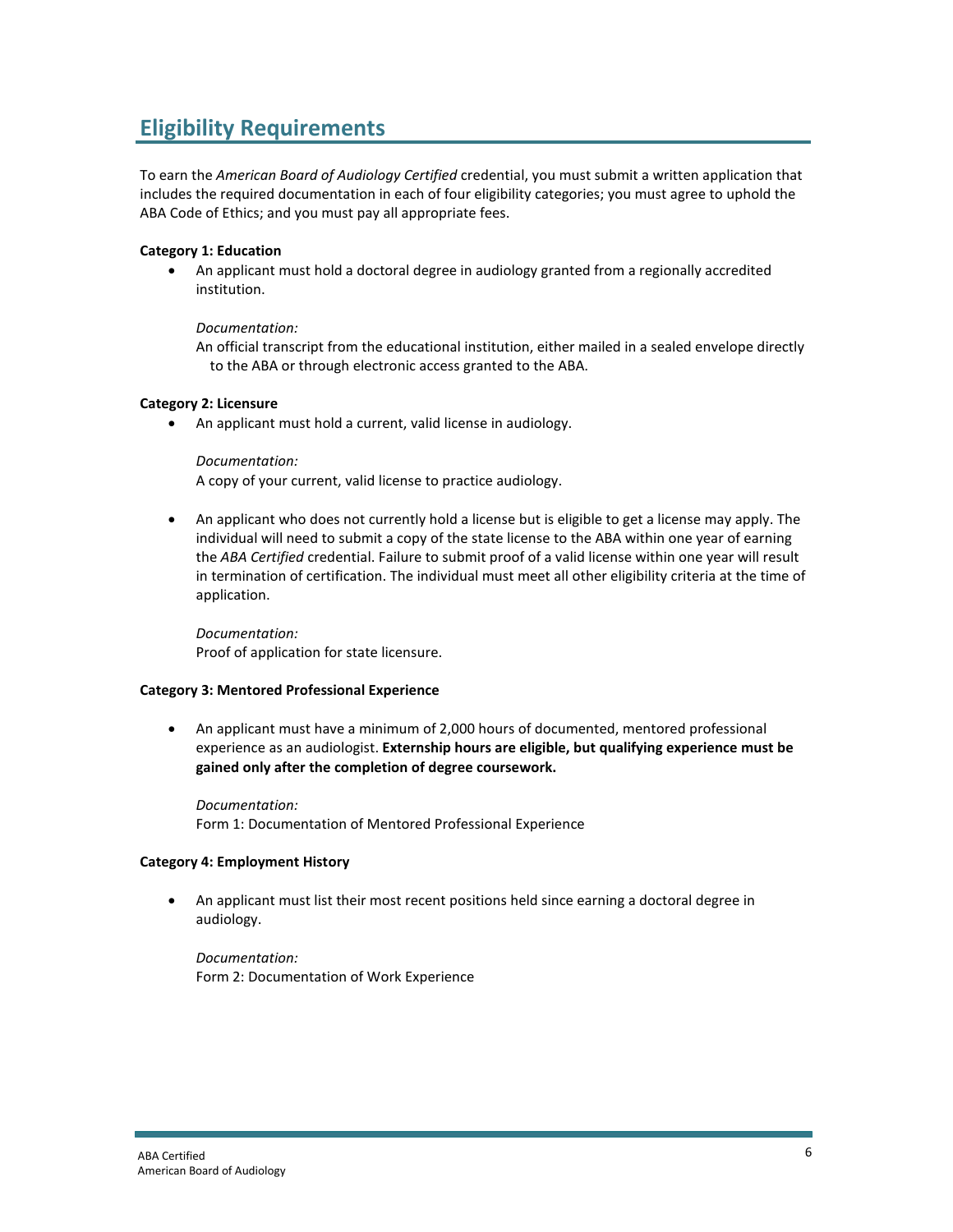#### **Certification Through Reciprocal Eligibility**

A. An applicant whose graduate degree program includes courses in audiology but does not hold an audiology degree (e.g., degrees in special education, psychology, etc.) must document fulfillment of all of the following specific course requirements: successful completion of a minimum of 30 graduate-level semester credit hours directly related to audiology from a university program accredited by an agency recognized by the Council for Higher Education and Accreditation; at least six of these semester credit hours must fall in the area of habilitative and rehabilitative procedures; and at least six semester credit hours must fall in the area of fundamentals of communication and its disorders. A maximum of six-semester credit hours earned for work on a thesis or dissertation may be applied to the 30-semester credit hour requirement but may not substitute for the 6-semester credit hour minimum requirements in hearing disorders and evaluation, habilitative/rehabilitative procedures, or fundamentals of communication and its disorders.

[Note: In a quarter credit system, one- quarter credit is equivalent to two-thirds of a semester credit.] If an applicant completed audiology coursework at more than one university, then transcripts from all institutions where applicable coursework was completed should be sent to ABA.

- B. Applicants must submit appropriate documentation, fees, and signed affirmations regarding the truthfulness of information, adherence to the ABA Code of Ethics, and adherence to state licensure regulations for the practice of audiology (where applicable) or other regulatory agency through which the applicant is authorized to practice audiology.
- C. Any applicant whose doctoral degree in audiology is from a university outside the United States must, at their own expense, submit their academic records for an education credential review by an agency the ABA has approved. This review must determine that an applicant has earned a degree equivalent to a doctoral degree in audiology from a regionally accredited university in the United States. See the [ABA website](https://www.audiology.org/wp-content/uploads/2022/05/Approved-3rd-Party-Evaluations-of-Non-US-Credentials.pdf) for the list of approved agencies.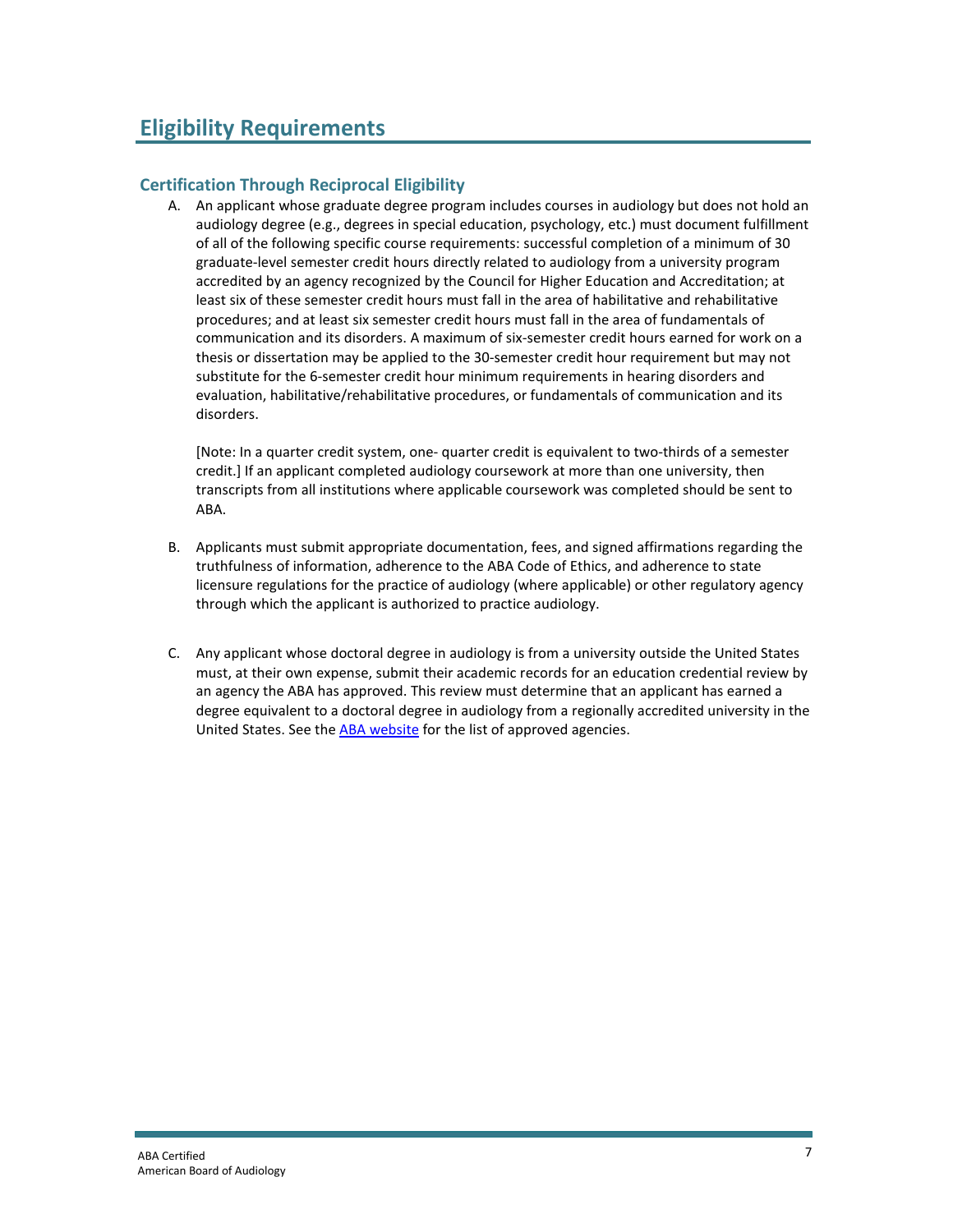## **Application Policies**

An applicant's completed online application must be submitted with the required supporting documentation and fees. Official transcripts must be sent directly to ABA from the educational institution. Each completed application will be reviewed to ensure eligibility criteria are met. Applications are reviewed every seven business days.

Once an application has been reviewed, certification may be awarded, deferred, or denied. When an application is approved, a certification will be awarded to the applicant for a one-year period, beginning on the date the application is approved. Certification expiration dates will be set on a quarterly basis.

- Jan 01 Mar 31 approvals expire on Mar 31
- Apr 01 June 30 approvals expire on June 30
- July 01 Sept 30 approvals expire on Sept 30
- Oct 01 Dec 31 approvals expire on Dec 31

#### **Incomplete Application**

Carefully review your application before submission. An incomplete application will cause a delay in processing.

#### **Review and Acknowledgement of Application**

All application packets will be thoroughly reviewed to ensure your eligibility to become *ABA Certified*. It is your responsibility to make sure the packet is complete. Candidates will be notified through e-mail that their application is received.

#### **Denial of Eligibility**

Eligibility for *ABA Certified* may be denied when

- a. Any part of the application is incomplete or illegible
- b. Documented information does not meet the necessary requirements
- c. Application does not contain correct fees

When an application is denied for eligibility reasons, the candidate will be notified in writing. The candidate will have every opportunity to correct and submit whatever documentation is necessary to properly complete the application process and meet the minimum eligibility requirements.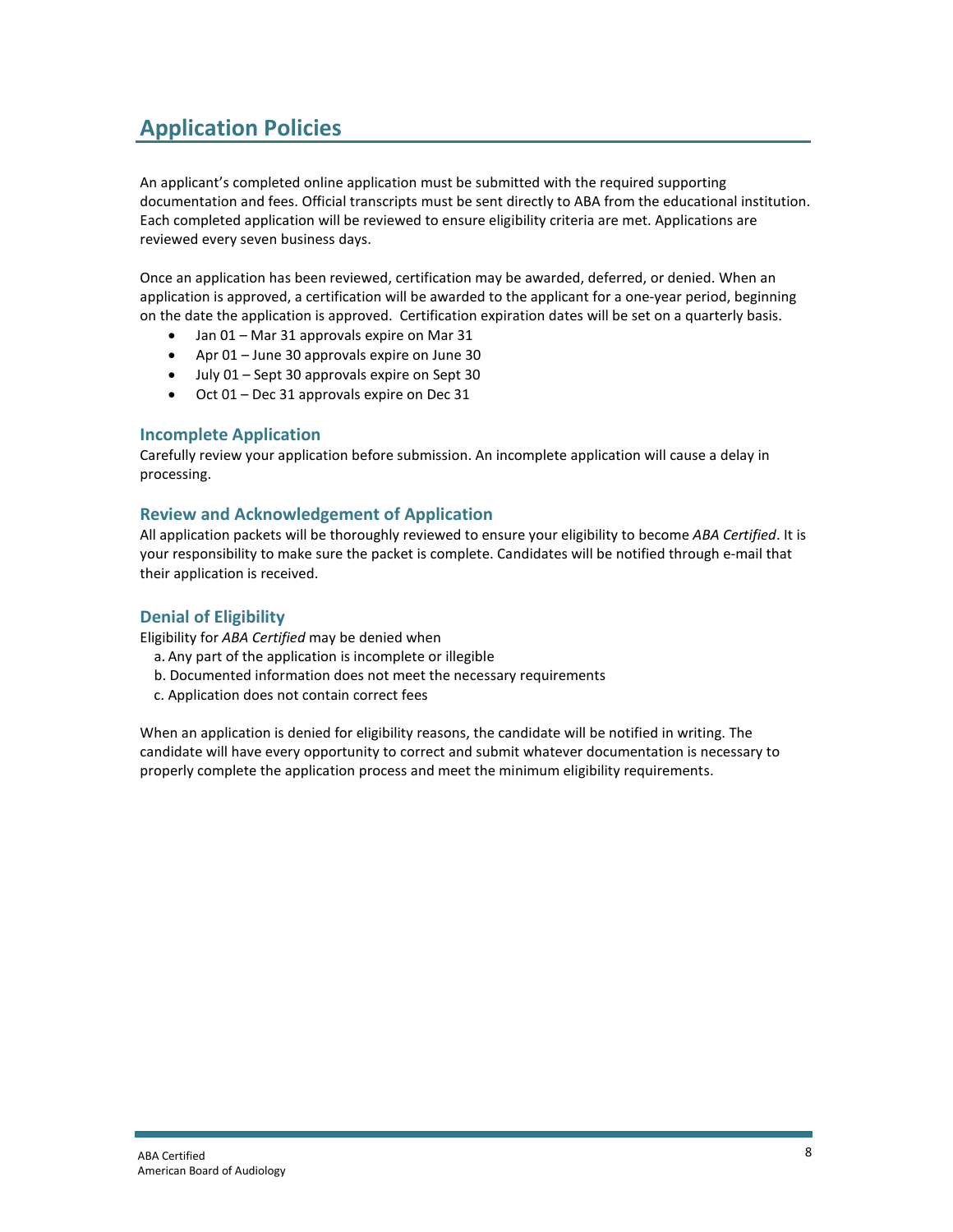## **Certification Policies**

Audiologists who are awarded the *American Board of Audiology Certified* credential will receive a certificate recognizing this achievement. Audiologists holding current certification status are eligible to use the title *ABA Certified* or *ABAC* may be used in place of such written designation.

No person shall be permitted to use the designation *ABA Certified* or *ABAC* unless the American Board of Audiology has granted that certification. Persons who fail to meet requirements for recertification must cease to use the title.

#### **Credential Verification**

Credential verification for third parties is available upon submission of an emailed request of a completed Release of Information form. Send e-mail requests to [aba@audiology.org.](mailto:aba@audiology.org) Requests cannot be handled through the ABA website.

#### **CEU Registry**

Certificants may join the American Academy of Audiology CEU Registry, or similar registry exclusively dedicated to the continuing education needs of audiologists, although it is not required. The CEU Registry is a database that tracks CEU activities.

An application form to join the Registry, along with detailed information regarding the benefits and fees, may be obtained from the American Academy of Audiology a[t www.audiology.org.](http://www.audiology.org/)

#### **Suspension and Disciplinary Procedures**

- 1. ABA Certifications are subject to suspension or revocation by the Eligibility, Reinstatement and Recertification Committee for any of the following reasons:
	- Violation of the ABA Code of Ethics
	- Revocation or suspension of a state license or registration held by an audiologist who is certified by the ABA
	- Any act of omission deemed prejudicial to the profession of audiology
- 2. No certification shall be revoked unless the following procedures are followed:
	- A copy of the charges against the certificant and the information concerning the event or events from which such charges arise is sent by registered mail to the individual.
	- The notice shall state that no action will be taken against the certificant until after a hearing, unless the certificant fails to request a hearing or offer a defense within 45 days.
	- The certificant is given at least 45 days to prepare a defense.
	- A hearing is held on such charges before a designated panel, at which time the person is given a full opportunity to be heard in his or her own defense, including the right to be represented by counsel, the right to cross-examine witnesses appearing, and to examine documents material to said charges. Accommodation support will be provided to eligible individuals.
	- The panel shall initially determine whether or not certification should be suspended or revoked. The initial determination of the panel, including all evidence submitted at the hearing, shall be reviewed by the ABA Board. Upon review, the ABA Board may affirm, reverse, modify, or remand the original determination of the panel.
	- Written notice of such decision shall be issued in writing to the certificant.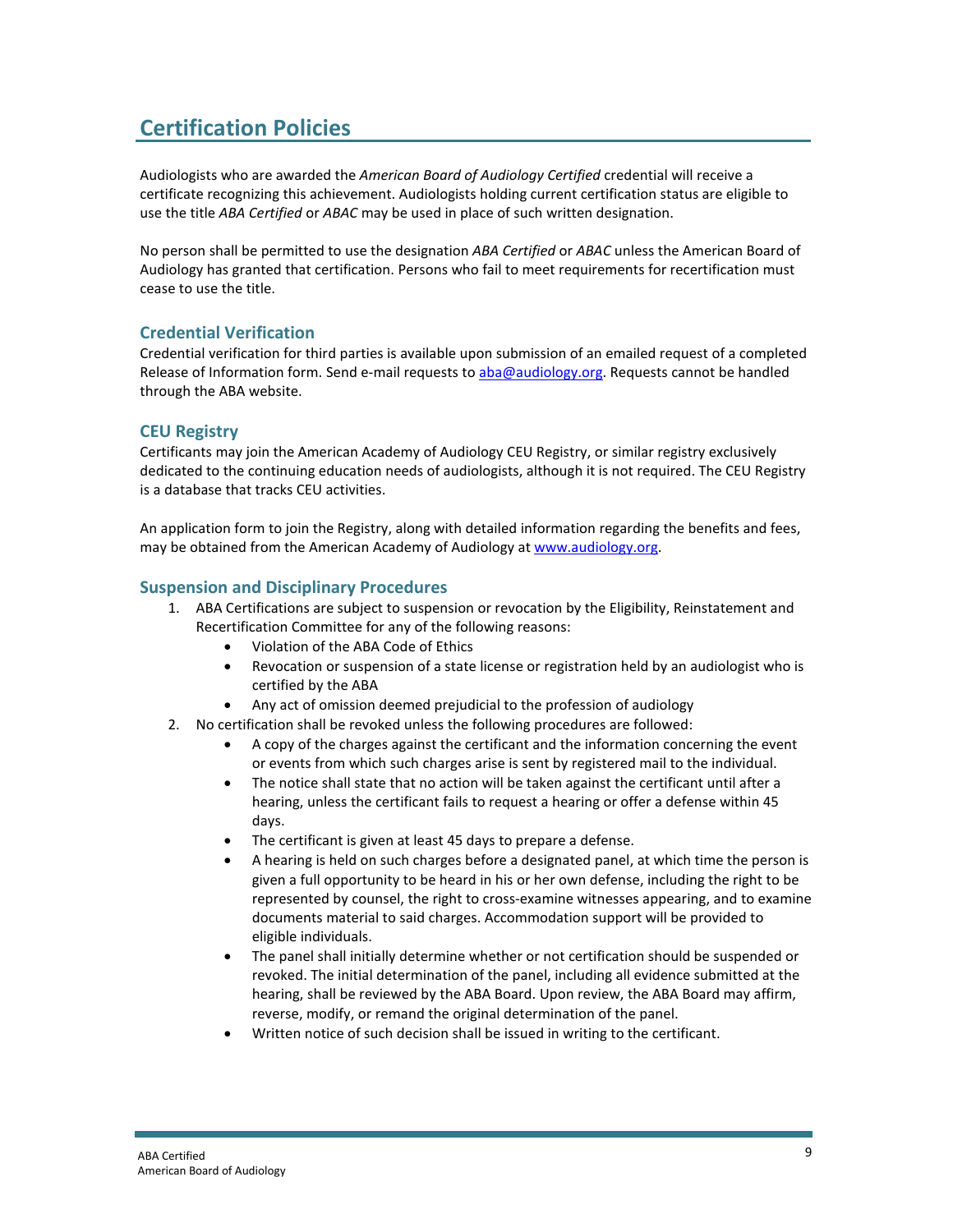## **Certification Policies**

#### **Inactive Status**

In cases of temporary disability or extraordinary circumstances resulting in extreme hardship, an ABA certificant can petition for inactive status of their certification. The individual is required to notify the ABA in writing requesting inactive status for a length of temporary disability not to exceed 12 months. The ABA specifically reserves the right to independently corroborate the reason for the underlying request. Certificants may not use the term *ABA Certified* or *ABAC* during inactive status.

#### **Retired Status**

Since 2018, holders of the *ABA Certified* credential who retire and no longer want to maintain their certification are eligible for Retired Status. It is intended for those who may have been *ABA Certified* since the program began in 2000 as well as more recent certificants who are contemplating retirement from the practice of audiology but want to maintain their credential while mentoring younger audiologists, consulting or guest lecturing.

No fee or continuing education is required to apply for or maintain retired status. If you hold an unrestricted license, have held ABA certification for at least three years, and attest that you are no longer working full- or part-time in any activity that requires a license, you are eligible to apply for Retired status.

#### **Reinstatement of the** *ABA Certified* **Credential**

The ABA provides for reinstatement of those who have let their *ABA Certified* credential lapse. It is intended for those who maintained their certification for a minimum of three (3) years and whose certification has been expired no more than five (5) years. If you have completed twenty (20) hours of audiology-related continuing education in the last year and meet the other criteria listed below, you are eligible to apply for reinstatement of your credential.

Criteria for Reinstatement

- Hold an unrestricted license to practice audiology at the time of application;
- Agree to abide by the ABA Code of Ethics;
- Have held the certification for a minimum of three (3) years;
- Your certification expiration date was within the last five (5) years;
- Document a minimum of twenty (20) hours of audiology-related continuing education in the previous year; and
- Submit a completed application with the required fee and documentation.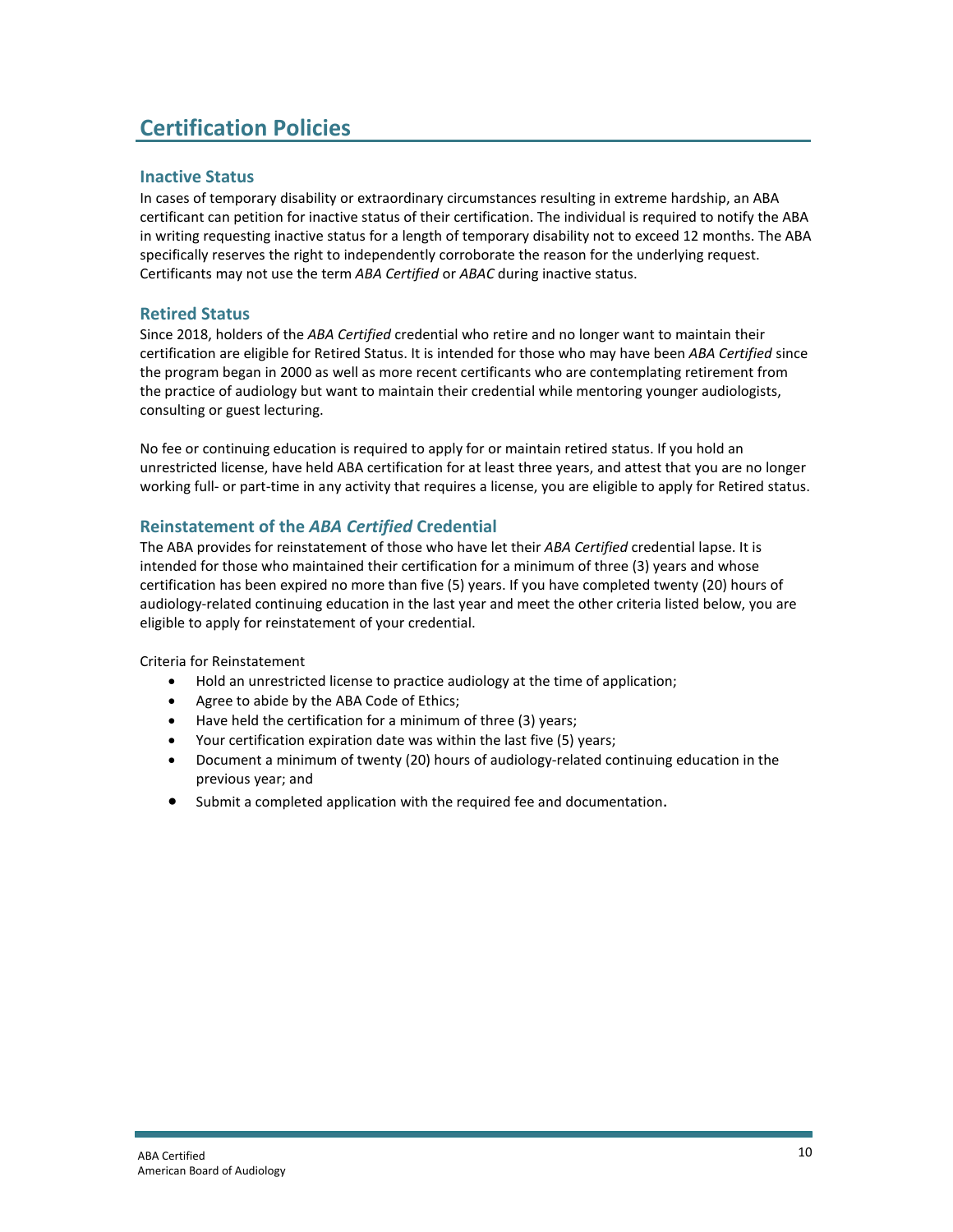## **Appeals Policy**

Should an applicant disagree with a decision of the Eligibility, Reinstatement and Recertification Review Committee (ERR), the applicant may appeal to the ABA Appeals Committee.

#### **No Appeal Permitted**

Individuals cannot appeal

- Actions taken against an individual's certification status as a result of a lack of valid audiology license
- Establishment of eligibility criteria

#### **Appealable Issue**

An adverse certification decision may be appealed on the grounds that the ABA did not properly apply specified certification eligibility criteria or the decision was based on a factual error that affected the outcome. Adverse certification decisions include the following:

- Denial of eligibility for initial certification
- Denial of certification
- Suspension of certification
- Revocation of certification

#### **Appeal Procedure**

An individual wishing to appeal an adverse decision, must submit a Notice of Appeal to the ABA, within 21 calendar days of receipt of the adverse decision. The Notice of Appeal *must* include the following:

- a. The grounds for appeal;
- b. The envelope from the ABA showing the postmark of the adverse decision;
- c. Any new or additional information to be considered; and
- d. Mailing address and email address where Applicant can receive communications regarding the appeal.

FAILURE TO FILE THE NOTICE WITHIN THE 21-DAY TIME PERIOD WILL RESULT IN DISMISSAL OF THE APPEAL.

#### **Certification Pending Appeal**

An individual who appeals a decision to suspend certification, revoke certification, or deny recertification will retain the certification held at the time the appeal was filed until review of appeal has been completed.

#### **Review of Appeal**

The Appeals Committee will conduct and complete the appeal within 45 days after receipt of the Notice of Appeal. The Appeals Committee, in its discretion, may extend the time for completing the appeal.

The written decision of the Appeals Committee, including a statement of the reasons for its decision, will be reported to the individual and the ABA. The decision of the Appeals Committee is final and binding upon the individual, the ABA, and all other parties.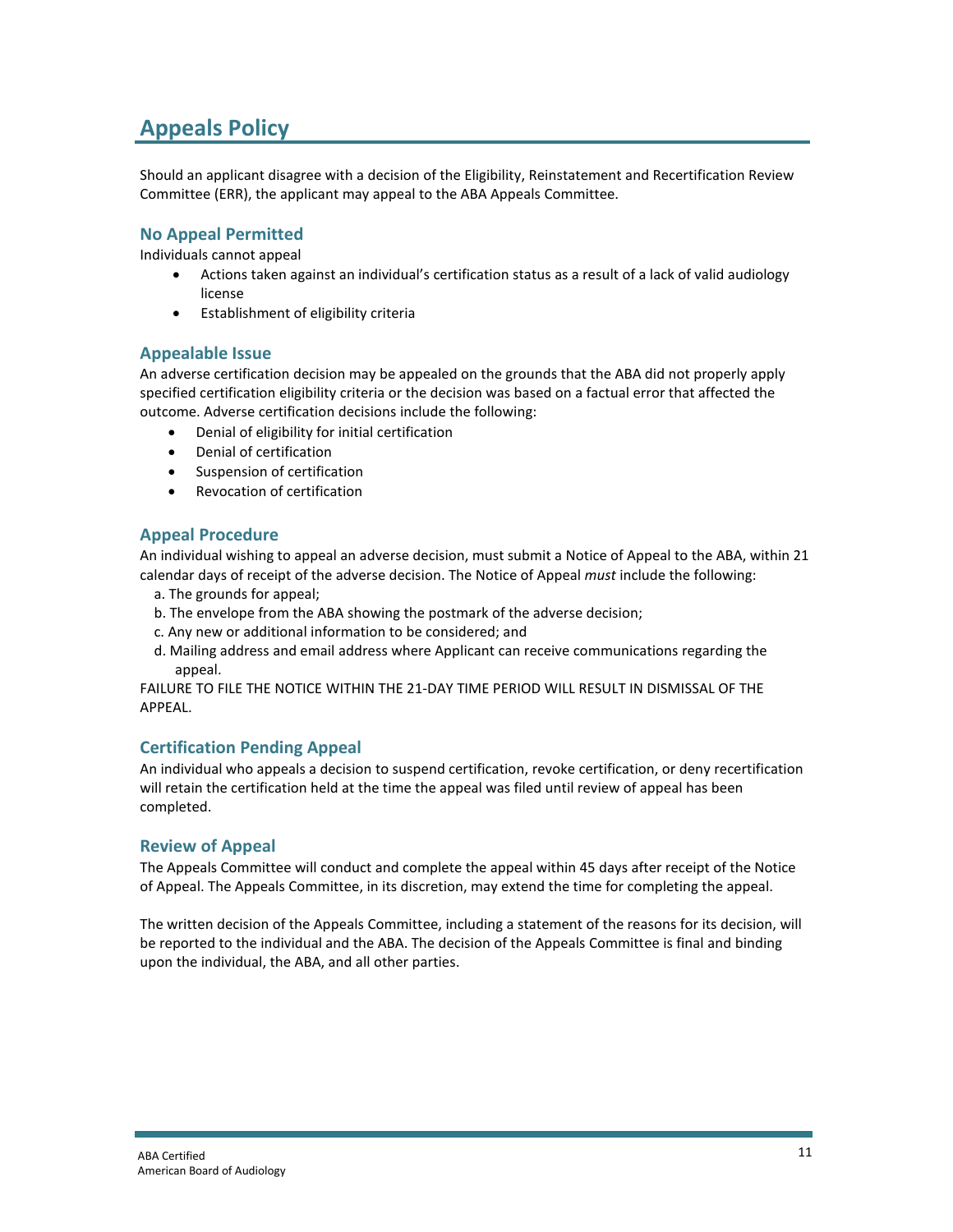## **Appeals Policy**

#### **Communication**

Written communication to the Appeals Committee must be sent in a manner that confirms receipt (e.g., certified mail with return receipt requested or express mail with signature or delivery confirmation required), and addressed to

American Board of Audiology 11480 Commerce Park Drive, Suite 220 Reston, VA 20191 USA

Written communication to the individual may be sent by e-mail, regular U.S. mail, or in a manner that confirms receipt (e.g., certified mail, express mail with signature required) at the address indicated on the Notice of Appeal.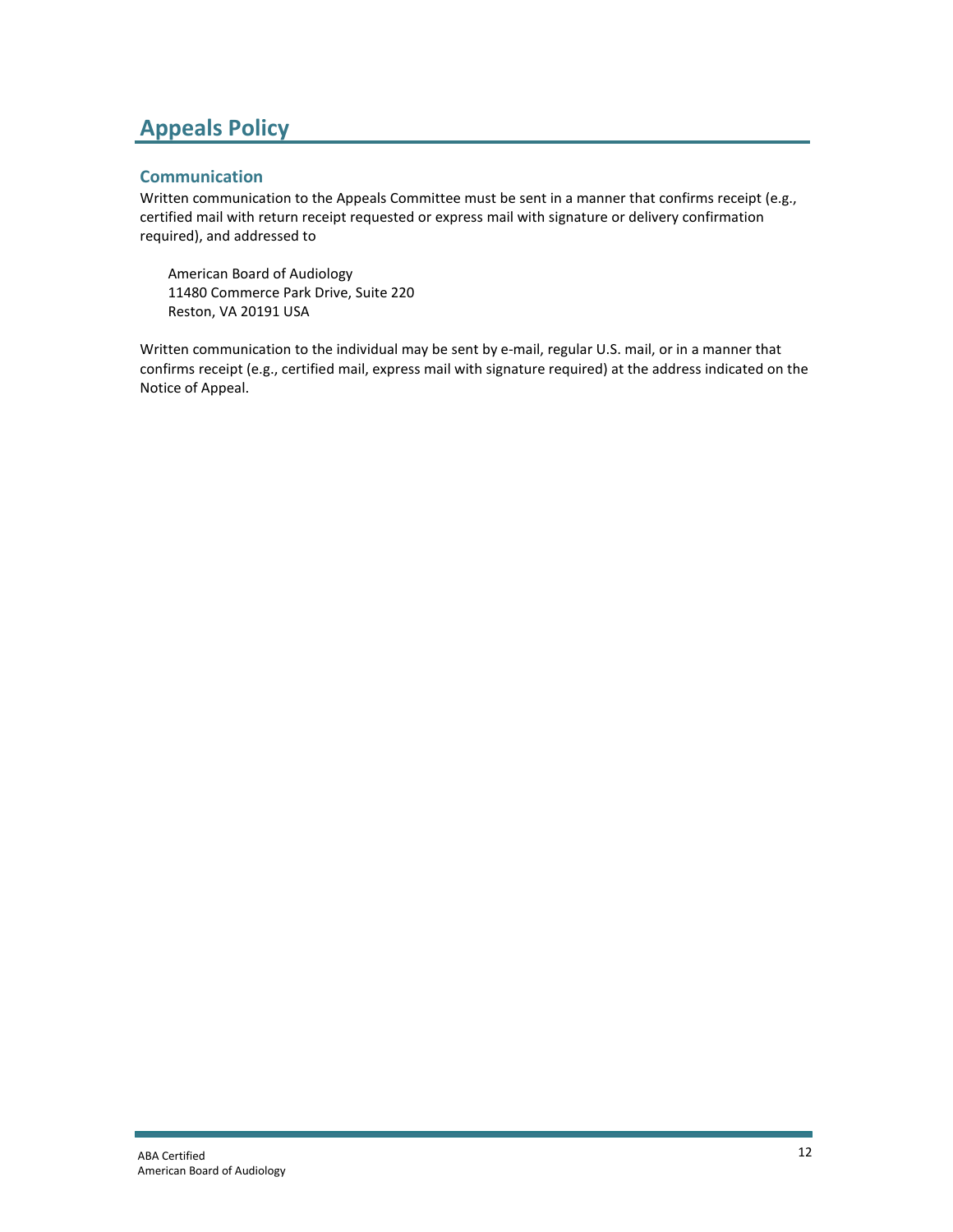### **Recertification–Maintenance**

The ABA requires that each audiologist who holds the *American Board of Audiology Certified* credential be recertified every year. The recertification requirements are designed so that *ABA Certified* certificants continue to expand their knowledge in the field of audiology and stay current on changes in the field.

#### **Recertification Requirements**

At the conclusion of each annual certification cycle, certificants must meet the following recertification requirements:

- Completion of 20 hours of continuing education (including a minimum of five hours of Tier I continuing education and one hour in professional ethics)
- Adherence to the ABA Codes of Ethics and state licensure/registration regulations for the practice of audiology, where applicable
- Payment of required fees, currently \$75 for AAA members and \$200 for non-AAA members
- A signed statement that attests that they have conducted their practice of audiology in accordance with the ABA Code of Ethics and they have met the CE requirement for recertification. *No audiologist certified by ABA will be recertified without receipt of this signed document.*

Hours earned in excess of the hours required in each one-year certification period may not be carried over for credit to the next recertification period.

If continuing education requirements are not met within the one-year period, your certification will no longer be valid. Your status will be changed to "closed," you may not use the term *ABA Certified*, *ABAC,* or logo with credentials, and your name will be removed from the list of *ABA Certified* certificants on the ABA website.

#### **Approved Content Areas for Qualifying Continuing Education**

Continuing education activities must be those directed toward professionals in the field of audiology and must focus on increasing knowledge and skills in the practice of audiology in one or more of the following approved content areas:

- Amplification
- Audiologic Rehabilitation
- Diagnostics
- Ethics
- Hearing Conservation
- Hearing Science
- Practice Management
- Professional Issues
- Technology Issues
- Vestibular Assessment and Management

Continuing education topics that directly pertain to Ethics include the following:

- Scope of practice
- Fair billing practices
- Confidentiality and privacy, including HIPPA
- Cultural competency and humility
- Diversity, equity, inclusion and belonging
- Other topics directly related to professional codes of ethics, as determined by the ABA

Presentation abstracts must clearly indicate that audiology ethics are a significant part of the subject matter.

#### **Designation of Tier 1 Activity**

Education offerings from CE providers clearly state the following:

*This activity adheres to the Guidelines for ABA Tier 1 CE Providers and Presenters Guidelines set forth by the American Board of Audiology.*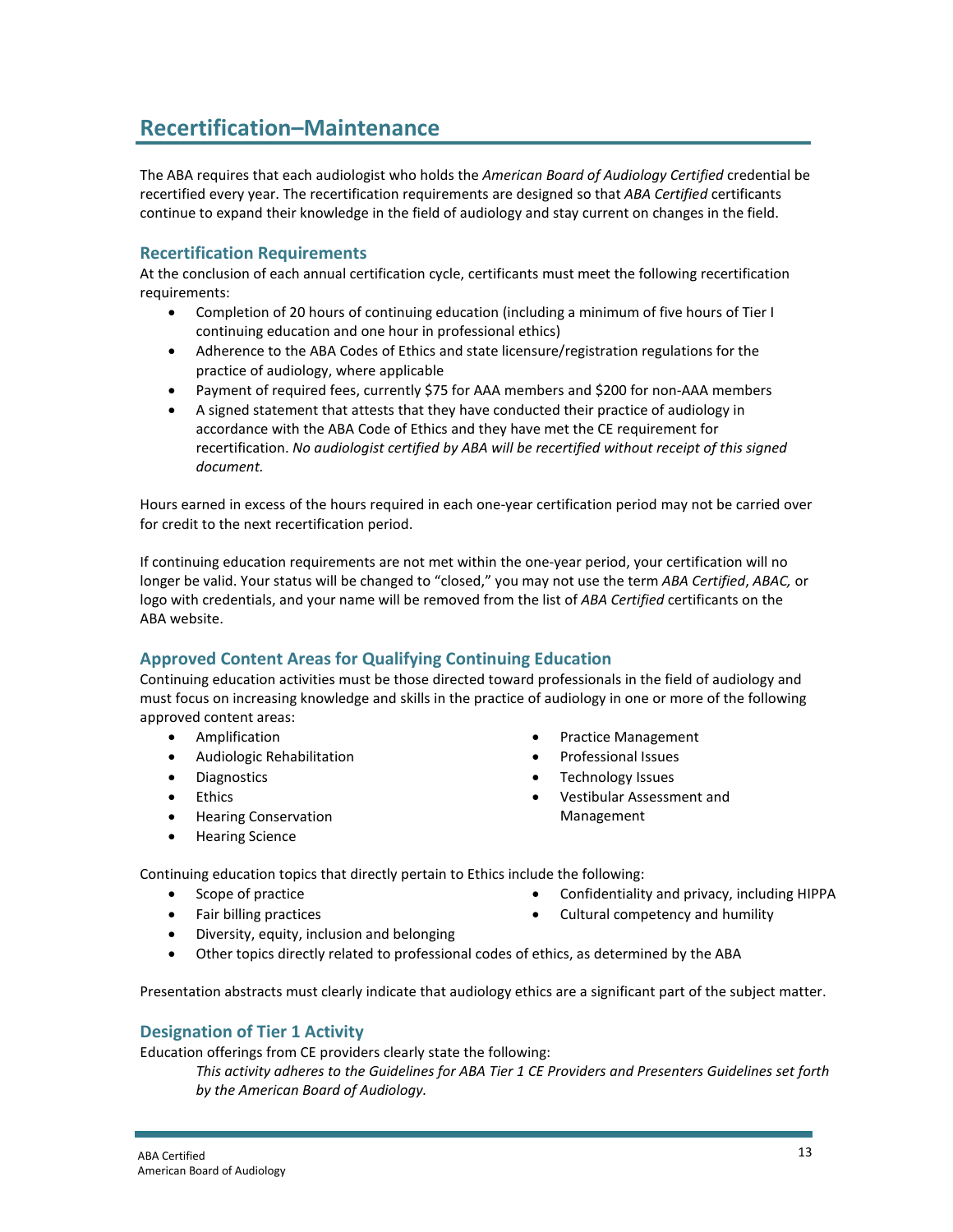## **Recertification–Maintenance**

#### **Approved Providers for Continuing Education**

The ABA does not offer CE programs. Typically, associations or private entities provide continuing education through conferences, journals, or distance learning programs.

The ABA considers the following organizations to be approved providers: American Academy of Audiology, the American Medical Association, International Association for Continuing Education and Training (IACET), and the American Speech–Language–Hearing Association. State audiology organizations also may be approved CE providers.

#### **Sources for Continuing Education**

- **eAudiology**: This online learning platform of the American Academy of Audiology offers a variety of distance education web seminars that meet Tier-1 guidelines. To earn credit for the Tier-1 CE hours, a certificant must participate in the activity that incorporates interactive learning assessment. If the certificant has registered on the Academy's CE Registry, the activity will be listed on the certificant's continuing education transcript. This is the verification a certificant should submit if he or she is selected for a random audit at the time of recertification. Certificants who are not Academy members may submit a Tier-1 certificate participation.
- **AAA Annual Conference:** This is the annual conference of the American Academy of Audiology and it provides educational offerings that are approved Tier-1 activities. To earn credit for the Tier-1 CE hours, a certificant must participate in the activity and take a paper-and-pencil learning assessment. Academy members who are CE Registry members will find the activity listed on their continuing education transcript. This is the verification a certificant should submit if selected for a random audit at the time of recertification. For those certificants who are not Academy members, a Tier-1 certificate of participation may be submitted.
- **State Audiology Conferences**
- *Ethics in Audiology*: "The Green Book" is published by the American Academy of Audiology. A certificant must complete at least three CE hours for this activity to count toward ABA Tier-1 CE hours. A certificant may earn up to 11 Tier 1 CE hours (1.1 CEUs) through participating in the "Green Book" CEU program. This constitutes most of the Tier-1 continuing education hours a certificant will need for their one-year recertification period.
- **The** *Journal of the American Academy of Audiology* **(***JAAA***) Online CEU Program**: Registration includes learning assessments, some of which meet Tier-1 guidelines. Participants must submit assessment examinations for scoring and CEU credit. Submissions may be completed individually or all at once. The JAAA Online CEU Program offers instantaneous grading, correct answer feedback and automatic reporting of CEUs to the Academy. To participate in this CEU program, you must be a member of the American Academy of Audiology.
- **Authorship of a Publication:** A certificant may earn Tier-1 CE hours by authoring or co-authoring a peer-reviewed article for a major journal, or by authoring a book or a chapter of a book. For each peer-reviewed article authored and published in a major journal or for each chapter of a book, three Tier-1 CE hours are awarded. For authoring or co-authoring a book in a professional area of practice, six Tier-1 CE hours are awarded. To qualify for authorship, a contributor must have fulfilled each of the following criteria:
	- 1. Substantial contributions to conception and design, or acquisition of data, or analysis and interpretation of data;
	- 2. Drafting the article or revising it critically for important intellectual content;
	- 3. Final approval of the version to be published.

All persons designated as authors should qualify for authorship, and all those who qualify should be listed. Each author should have participated sufficiently in the work to take public responsibility for its content.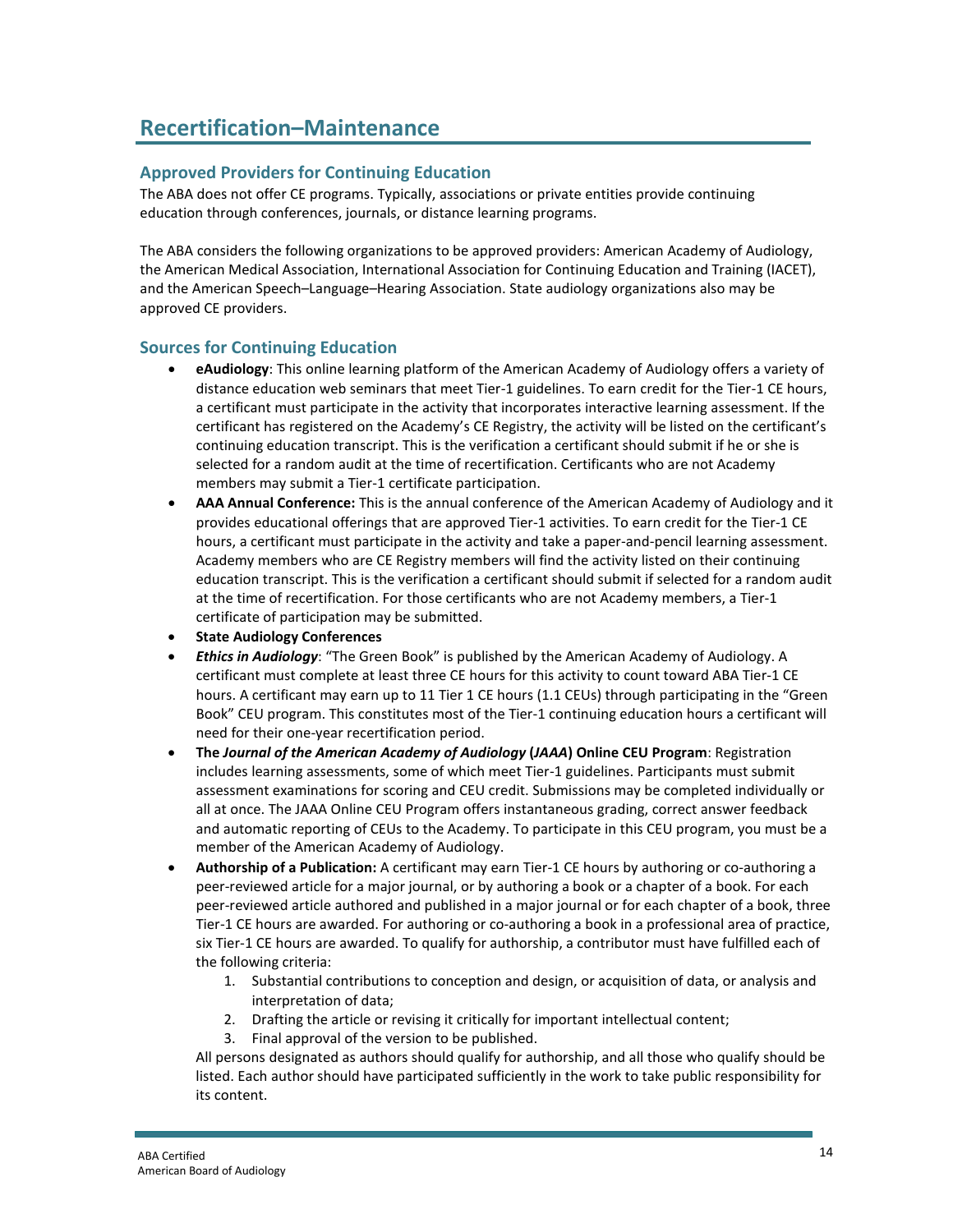### • **Recertification–Maintenance**

- **College or University Courses:** Colleges or university courses may also be taken for Tier 1 credit provided that the course is taken for a grade and the certificant earns a "B" or higher. There is no limit on the number of hours that may be used for recertification credit by passing graduate or undergraduate courses. A transcript or grade report from the university is required for documentation.
- **Teaching Activities:** The maximum credit that is allowed for teaching activities in a three-year period is five contact hours. Teaching activities, such as academic instruction, presentations at professional meetings, or the provision of other types of instructional programs, are eligible for recertification credit. A particular presentation may be used only once in a three-year period. Only actual presentation time may be counted. No hours are granted for preparation. A letter from the sponsor or a professional colleague that includes the course title, course description, description of the target audience, dates, the number of clock hours instruction took place, and a summary of the evaluations from the event are required documentation for teaching programs.
- **Leadership Activities:** The maximum credit that is allowed for leadership activities in a three-year period is five contact hours. Leadership activities must provide justifiable professional learning experiences to qualify for recertification credit. Activities such as service on audiology-related boards, committees, or task forces fall into this category. Credit may only be claimed for local, state, national, or international organizations that address issues related to hearing, hearing loss, or individuals with hearing loss. A letter from the organization that documents the purpose of the organization, the capacity of the leadership role, the dates of participation, and type of service is the required.

#### **Self-Reporting Continuing Education to the ABA**

ABA certificants may self-report continuing education from the last four sources noted above as well as any CEUs approved by other organizations other than AAA thorough their online user dashboard.

#### **Random Audit of Continuing Education**

Five percent of certificants are randomly selected for a Continuing Education Audit. These certificants are required to submit the following:

• Documentation verifying participation in the activities. Certificants who are audited who have participated in non-approved provider CE activities, for example audited university coursework and publications, must provide a brief summary of the activities.

**Maintaining and recording accurate records of continuing education is the certificant's responsibility. All documentation should be retained by certificants.**